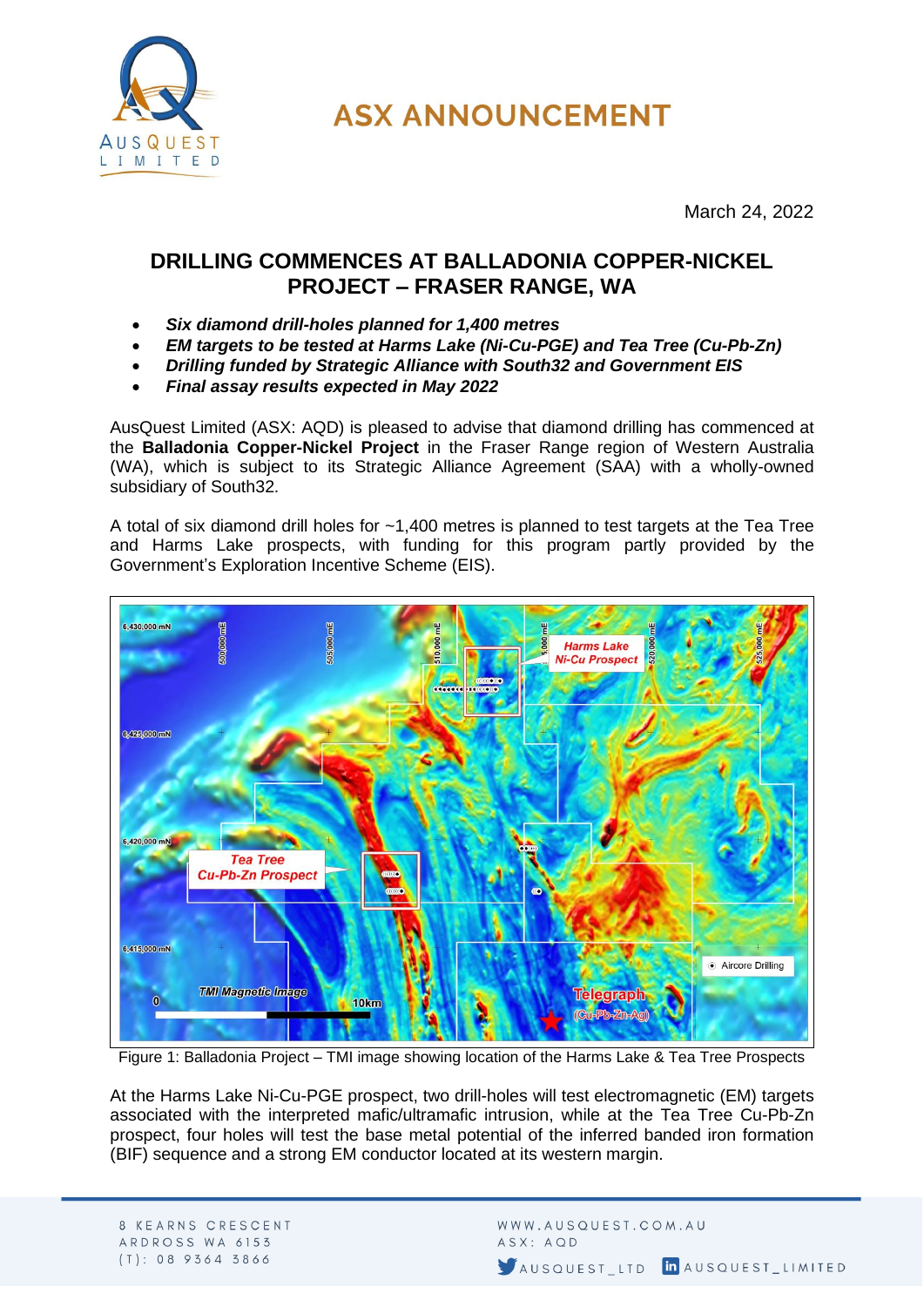

Drilling is expected to take approximately 3-4 weeks to complete with samples sent to Intertek Genalysis in Perth on an ongoing basis. Current indications suggest an 8-10 week turn-around time for final assays to be received.



*Figure 2: Tea Tree Prospect showing location of planned drill-holes.*



*Figure 3: Harms Lake Prospect showing location of planned drill-holes.*